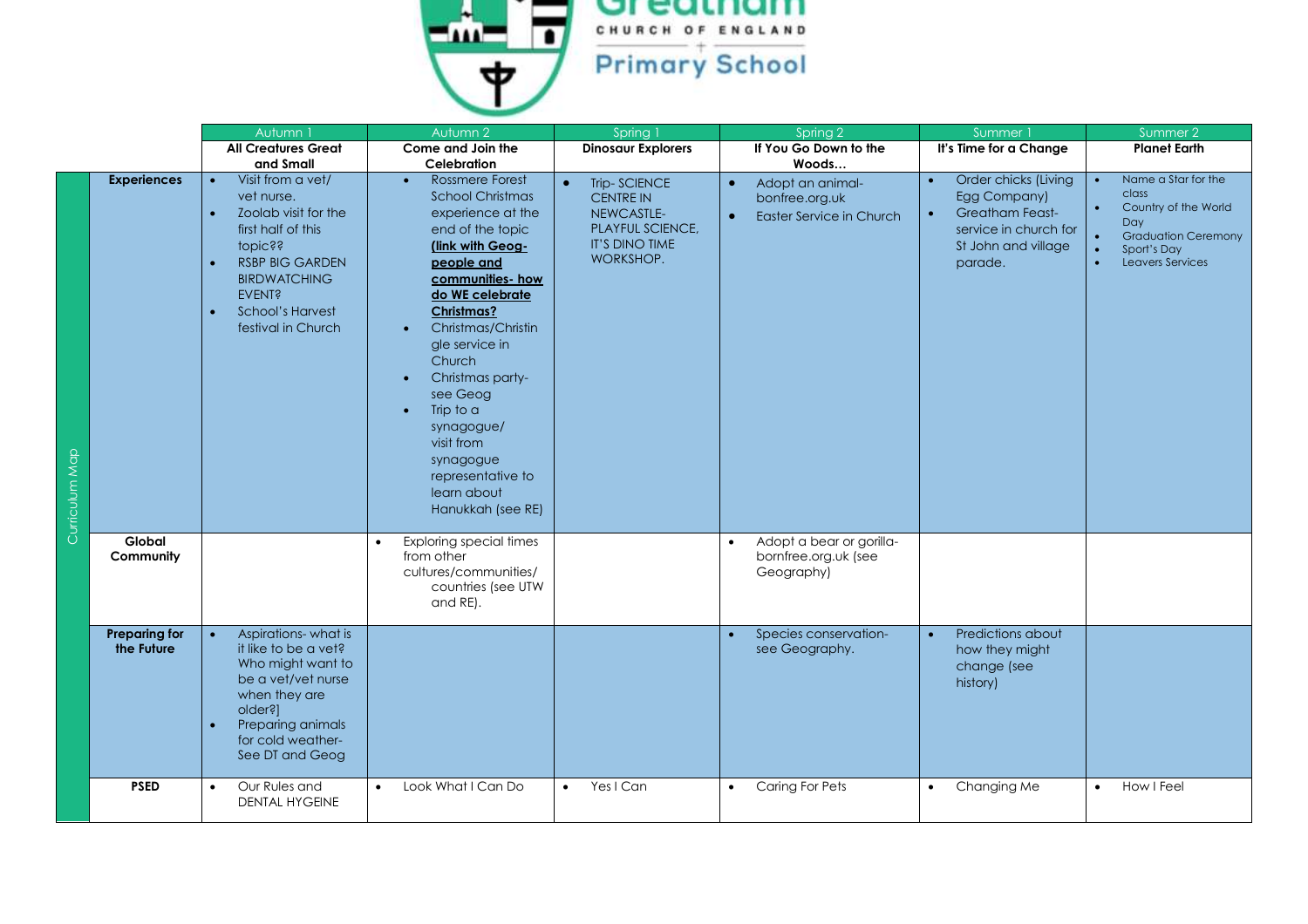| Communicatio<br>n and<br>Language                                                                                                                                                                                                             |           | <b>Early Talk Boost</b><br>(Nursery)<br>Old McDonald Had<br>a Farm<br>Mary Had a Little<br>Lamb<br><b>Hickory Dickory</b><br><b>Dock</b><br>This Little Piggy<br><b>Went to Market</b>                                                                                                              |                        | <b>Class Worship</b><br>If You're Happy and<br><b>You Know It</b><br>Remember, Remember<br>the 5 <sup>th</sup> of November<br>Pat-a-Cake, Pat-a-<br><b>Cake Baker's Man</b><br>There's Something<br><b>Special Going On</b>                                                                          |           | <b>Dinosaur Hokey-</b><br>Cokey<br>1 Little, 2 Little, 3<br><b>Little Dinosaurs</b><br>Dinosaur, Dinosaur<br><b>Turn Around</b>                                                                                                                                                                                  | $\bullet$<br>$\bullet$                                        | <b>Class Worship</b><br>Hot Cross Buns (Easter)<br>When Goldilocks Went to<br>the House of the Bears<br><b>Teddy Bear Teddy Bear</b><br><b>Turn Around</b>                                                                                                                               | $\bullet$<br>$\bullet$<br>$\bullet$                                        | Wind the Bobbin Up<br>Mary, Mary Quite<br>Contrary<br>Heads, Shoulders,<br><b>Knees and Toes</b>                                                                                                                                                                                                                                                                               | $\bullet$<br>Star                                | <b>Class Worship</b><br>• Hey Diddle Diddle<br>• Twinkle Twinkle Little<br>• 5 Little Men in a Flying<br>Saucer                                                                                                                |
|-----------------------------------------------------------------------------------------------------------------------------------------------------------------------------------------------------------------------------------------------|-----------|-----------------------------------------------------------------------------------------------------------------------------------------------------------------------------------------------------------------------------------------------------------------------------------------------------|------------------------|------------------------------------------------------------------------------------------------------------------------------------------------------------------------------------------------------------------------------------------------------------------------------------------------------|-----------|------------------------------------------------------------------------------------------------------------------------------------------------------------------------------------------------------------------------------------------------------------------------------------------------------------------|---------------------------------------------------------------|------------------------------------------------------------------------------------------------------------------------------------------------------------------------------------------------------------------------------------------------------------------------------------------|----------------------------------------------------------------------------|--------------------------------------------------------------------------------------------------------------------------------------------------------------------------------------------------------------------------------------------------------------------------------------------------------------------------------------------------------------------------------|--------------------------------------------------|--------------------------------------------------------------------------------------------------------------------------------------------------------------------------------------------------------------------------------|
| <b>PD</b>                                                                                                                                                                                                                                     | $\bullet$ | Gymnastics- Gym in<br>the Jungle<br>(Reception)<br>Parachute Games -<br>Nursery Rhymes<br>(Nursery)                                                                                                                                                                                                 | $\bullet$<br>$\bullet$ | Dance-Dance Til You<br>Drop (Reception)<br>Parachute Games -<br>Number Songs<br>(Nursery)                                                                                                                                                                                                            | $\bullet$ | Dance-Dinosaur<br>Dance (Reception)<br><b>Playground Games</b><br>(Nursery)                                                                                                                                                                                                                                      | $\bullet$<br>$\bullet$                                        | <b>Games-Best of Balls</b><br>(Reception)<br><b>Playground Games</b><br>(Nursery)                                                                                                                                                                                                        | $\bullet$<br>$\bullet$                                                     | <b>Games-Olympics</b><br>(Reception)<br>Fine Motor<br>Challenges<br>(Nursery)                                                                                                                                                                                                                                                                                                  | $\bullet$<br>$\bullet$                           | Gymnastics-<br>Jumping Jacks<br>(Reception)<br>Fine Motor<br>Challenges<br>(Nursery)                                                                                                                                           |
| <b>Key Texts</b><br><b>ALSO SEE</b><br><b>BAKING/</b><br><b>COOKING/</b><br><b>FOOD</b><br><b>PREPARATIO</b><br><b>N ACTIVITIES</b><br><b>FOR</b><br><b>ADDITIONAL</b><br>NON-<br><b>FICTION</b><br><b>TEXTS</b><br>(RECIPE<br><b>BOOKS</b> ) | $\bullet$ | The Three Little Pigs<br>(Literacy)<br>The Great Pet Sale<br>(Literacy)<br>The Tiger Who<br>Came to Tea<br>(Literacy)<br>James Herriot's<br>Treasury for<br>Children (Adult led-<br>History)<br><b>Non-Fiction</b><br>Animal Homes (by<br>Libby Walden)<br>(Adult led-<br>Geography and<br>Science) |                        | Guy Fawkes For Kids:<br>The Gunpowder Plot of<br>1605 (Literacy) (TRUE<br><b>STORY-NON FICTION</b><br>LINK)<br>Out and About: A First<br>Book of Poems by<br><b>Shirley Hughes</b><br>(Literacy)<br>Ten Rules of the<br><b>Birthday Wish (Literacy)</b><br>The Jolly Christmas<br>Postman (Literacy) |           | How to Look After<br><b>Your Dinosaur</b><br>(Jason Cockroft)<br>(Literacy)<br><b>Dear Dinosaur</b><br>(Chae Strathie)<br>(Literacy)<br><b>Non-Fiction</b><br>Lift-the-Flap<br>Questions and<br>Answers About<br>Dinosaurs (Literacy<br>and Geog)<br>Curious About<br>Fossils by Kate<br><b>Waters (History)</b> | $\bullet$<br>$\bullet$<br>$\bullet$<br>$\bullet$<br>$\bullet$ | Goldilocks and the Three<br><b>Bears (Literacy)</b><br>Little Red Riding Hood<br>(Literacy)<br><b>Hansel and Gretel</b><br>(Literacy)<br>Non-Fiction<br><b>RSPB First Book of Trees by</b><br>Derek Niemann (see<br>Science)<br>101 Things for Kids to Do<br>Outside (see DT)            | $\bullet$<br>$\bullet$<br>$\bullet$<br>$\bullet$<br>$\bullet$<br>$\bullet$ | Jack and the<br><b>Beanstalk (Literacy)</b><br>The Growing Story<br>(Helen Oxenbury)<br>(Literacy)<br>A Chair for Baby<br><b>Bear (Kaye</b><br>Umansky & Chris<br>Fisher) (History)<br><b>Non-Fiction</b><br>Egg to Chicken<br>(Holly Duhig)<br>(Literacy)<br>Tree: Seasons<br>Come, Seasons Go<br>(Geography:<br>Natural World)<br>101 Things for Kids<br>to Do Outdoors (DT) | $\bullet$<br>$\bullet$<br>$\bullet$<br>$\bullet$ | <b>Whatever Next</b><br>(Literacy)<br>Emma Jane's<br>Aeroplane<br>(Literacy)<br>Here We Are<br>(Literacy)<br><b>Non-Fiction</b><br>Hello World! Moon<br>Landing by Jill<br><b>McDonald (History)</b>                           |
| Literacy                                                                                                                                                                                                                                      | the       | •The Three Little Pigs-<br>initial sounds, cvc words<br>including phoneme<br>frames. Add labels to<br>illustrations/characters<br>(phoneme frames to<br>support when<br>necessary/orally<br>blending and<br>segmenting the cvc<br>words where necessary).                                           |                        | <b>Guy Fawkes for Kids-</b><br>look at why is Bonfire<br>Night celebrated?<br>Order events/pictures<br>from the story (to help<br>them learn what<br>happened) then<br>match<br>words/captions/2-word<br>captions/labels to<br>different characters in                                               |           | Lift-the-Flap<br>Questions and<br><b>Answers About</b><br><b>Dinosaurs-list the</b><br>clues they find<br>(adjective and<br>noun e.g. big mess)<br>Create diagrams<br>with captions about<br>dinosaurs.<br><b>How to Look After</b><br>Your Dinosaur- write                                                      | $\bullet$<br>$\bullet$                                        | Learn the stories- activities<br>might include:<br>sequence the stories<br>sort characters/events/<br>descriptions<br>match characters to<br>events/descriptions/settin<br>$\alpha$ s<br>hot seating characters<br>illustrations from the story-<br>think/say/feel/what<br>happens next? | $\bullet$<br>$\bullet$                                                     | Jack and the<br><b>Beanstalk</b> (2 weeks)<br>Learn the story and<br>then complete<br>writing about it (see<br>previous half term<br>activity suggestions)<br>Jack and the<br><b>Beanstalk (LINK</b><br>WITH SCIENCE 1<br>activity)- use as a                                                                                                                                  | $\bullet$                                        | <b>Whatever Next-Re-</b><br>enact what Baby<br>Bear did using<br>props and<br>resources. Take<br>photos and use to<br>write a recount.<br><b>Emma Jane's</b><br><b>Aeroplane-Pick</b><br>one place from the<br>book as a group |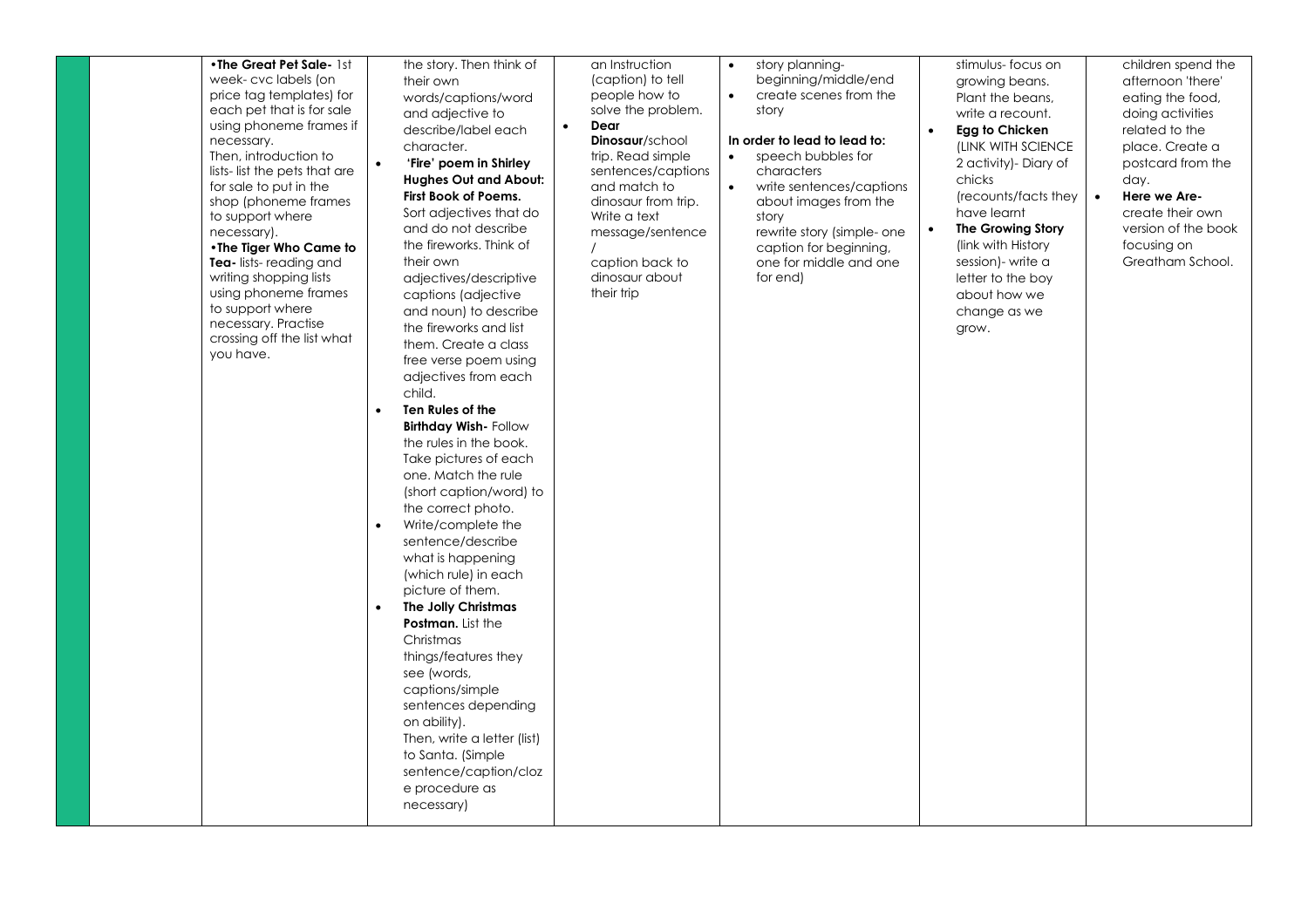| <b>Mathematics</b>                                                                         | Match and sort<br>Compare amounts<br>$\bullet$<br>$\bullet$<br>Compare size, mass<br>and capacity                                                                                                                                                                                                                                                                                                                                                                                                                                                                                                                                                                                                                                                                            | Representing 1,2 and 3<br>$\bullet$<br>Comparing 1,2 and 3<br>$\bullet$<br>Composition of 1,2 and<br>$\bullet$<br>3<br>Circles and triangles<br>$\bullet$<br>Positional language<br>$\bullet$<br>Representing numbers<br>$\bullet$<br>to $5$<br>One more and less<br>$\bullet$<br>Shapes with 4 sides<br>Time<br>$\bullet$                                                                                                                                                                                                                                                                                                                                                                                                                                                                                | Introducing zero<br>$\bullet$<br>Comparing<br>$\bullet$<br>numbers to 5<br>Composition of 4<br>and 5<br>Compare mass<br>$\bullet$<br>Compare<br>$\bullet$<br>capacity<br>$6.7$ and $8$<br>$\bullet$<br><b>Making pairs</b><br>Combining 2<br>groups<br>Length and<br>$\bullet$<br>height<br>Time                                                                                                                                                                                                                                                                                                                                                                                                                                          | 9 and 10<br>$\bullet$<br>Comparing numbers to<br>10<br>Bonds to 10<br>$\bullet$<br>3D shape<br>$\bullet$<br>Pattern                                                                                                                                                                                                                                                                                                                                                                                                                                                                                                                                                                                                                                                                                                                                                                                                                   | <b>Building numbers</b><br>$\bullet$<br>beyond 10<br>Counting patterns<br>$\bullet$<br>beyond 10<br>Spatial reasoning<br>(1)<br>Match, rotate,<br>$\bullet$<br>manipulate<br>Adding more<br>$\bullet$<br>Taking away<br>Spatial reasoning<br>(2)<br>Compose and<br>$\bullet$<br>decompose                                                                                                                                                                                                                                                                                                                                                                                                                                                        | Doubling<br>$\bullet$<br>Sharing and<br>$\bullet$<br>Grouping<br>Even and Odd<br>Spatial reasoning<br>$\bullet$<br>(3)<br>Visualise and build<br>$\bullet$<br>Deepening<br>understanding<br>Patterns and<br>relationships<br><b>Spatial Reasoning</b><br>(4)<br>Mapping<br>$\bullet$                                                                                                                                                                                                                                                                                                                                                                                                                                          |
|--------------------------------------------------------------------------------------------|------------------------------------------------------------------------------------------------------------------------------------------------------------------------------------------------------------------------------------------------------------------------------------------------------------------------------------------------------------------------------------------------------------------------------------------------------------------------------------------------------------------------------------------------------------------------------------------------------------------------------------------------------------------------------------------------------------------------------------------------------------------------------|-----------------------------------------------------------------------------------------------------------------------------------------------------------------------------------------------------------------------------------------------------------------------------------------------------------------------------------------------------------------------------------------------------------------------------------------------------------------------------------------------------------------------------------------------------------------------------------------------------------------------------------------------------------------------------------------------------------------------------------------------------------------------------------------------------------|-------------------------------------------------------------------------------------------------------------------------------------------------------------------------------------------------------------------------------------------------------------------------------------------------------------------------------------------------------------------------------------------------------------------------------------------------------------------------------------------------------------------------------------------------------------------------------------------------------------------------------------------------------------------------------------------------------------------------------------------|---------------------------------------------------------------------------------------------------------------------------------------------------------------------------------------------------------------------------------------------------------------------------------------------------------------------------------------------------------------------------------------------------------------------------------------------------------------------------------------------------------------------------------------------------------------------------------------------------------------------------------------------------------------------------------------------------------------------------------------------------------------------------------------------------------------------------------------------------------------------------------------------------------------------------------------|--------------------------------------------------------------------------------------------------------------------------------------------------------------------------------------------------------------------------------------------------------------------------------------------------------------------------------------------------------------------------------------------------------------------------------------------------------------------------------------------------------------------------------------------------------------------------------------------------------------------------------------------------------------------------------------------------------------------------------------------------|-------------------------------------------------------------------------------------------------------------------------------------------------------------------------------------------------------------------------------------------------------------------------------------------------------------------------------------------------------------------------------------------------------------------------------------------------------------------------------------------------------------------------------------------------------------------------------------------------------------------------------------------------------------------------------------------------------------------------------|
| Understanding<br><b>The World</b><br>(RED TEXT-<br><b>MAKING LINKS</b><br><b>WITH KS1)</b> | $\bullet$<br><b>Science (Natural</b><br>World). Which<br>animals/bugs live in<br>our school? Sweep<br>for bugs.<br>$\bullet$<br>Geography<br>(Natural World). Link<br>with science<br>session. Sort animals<br>into those they think<br>could be found in<br>school and those<br>they think could not<br>be found in school.<br>Why do they think<br>this? Refer to<br>features of our<br>environment to<br>answer this. See NF<br>text<br><b>History (Past and</b><br>$\bullet$<br><b>Present</b> Using<br>simple language<br>that relates to the<br>passing of time,<br>similarities and<br>differences-<br>continuity and<br>change-making<br>connections)-<br>OVER 2 SESSIONS<br>History of vets-vet<br>to come in and talk<br>about being a vet<br>now- is it like now? | History (People, culture<br>$\bullet$<br>and Communities, Past<br>and Present Using<br>simple language that<br>relates to the passing of<br>time, chronology)<br>what are our favourite<br>celebrations through<br>the year? Create a<br>timeline of when these<br>events happen. Add<br>children's individual<br>birthdays.<br>Geography (People,<br>$\bullet$<br><b>Culture and</b><br>Communities)- Google<br>Expeditions/Youtube<br>videos-festivals from<br>around the world.<br>Watch some videos of<br>celebrations from other<br>cultures. How to they<br>compare/differ to<br>celebrations from their<br>experience? (link with<br>our Christmas<br>party/lunch/services)<br>$\bullet$<br><b>Science (Natural</b><br>World) - Fireworks in a<br>jar experiment<br>(changing states of<br>matter) | <b>Science- (Natural</b><br>$\bullet$<br>World<br>Playful Science-It's<br>Dino Time (Science<br>Centre in<br>Newcastle).<br>History- (Past and<br>$\bullet$<br><b>Present and Natural</b><br><b>World Using simple</b><br>language that<br>relates to the<br>passing of time,<br>investigating<br>artefacts, how<br>historians use<br>sources of<br>evidence) Fossils.<br>What are they?<br>What do they tell<br>us? Make a fossil.<br>What does this fossil<br>tell us?<br>Geography-<br>$\bullet$<br>(Natural World)-Sort<br>dinosaurs into those<br>that lived in water<br>and those that lived<br>on land based on<br>their physical<br>features. Use Lift the<br>Flap Dinosaur book<br><b>Purple Mash 2Paint</b><br>(link with EAD)- | <b>History-Past and Present-</b><br>$\bullet$<br><b>Using simple language</b><br>that relates to the passing<br>of time, chronology,<br>similarities and<br>differences, continuity<br>and change, how<br><b>Historians use sources of</b><br>evidence). The<br>history/timeline of a tree<br>(one in the school<br>grounds using<br>pictures/information<br>about when it was<br>planted. How has it<br>changed?<br>$\bullet$<br>Geography- (Natural<br>World/People and<br>Communities) Adopt a<br>brown bear, Gorilla or<br>other forest animal from<br>bornfree.or.uk. Find out<br>about the animal from<br>the adoption pack<br>received.<br><b>Science (Natural World-</b><br>$\bullet$<br>identifying and<br>classifying) - Using RSPB<br>First Book of Trees, can<br>children identify the types<br>of tree in the Nature<br>Garden<br>$\bullet$<br>Baking/cooking/food<br>preparation-Pancakes-<br>link with Easter (See RE) | <b>Geography (Natural</b><br>World)- use Tree:<br>Seasons Come,<br>Seasons Go book<br>and photos of<br>Greatham from<br>each season.<br><b>Explore Greatham</b><br>through the<br>changing seasons.<br>What<br>similarities/differenc<br>es can be seen in<br>the photographs<br>during each<br>season.<br>$\bullet$<br><b>Science 1 (Natural</b><br><b>World)</b> - Growing<br>beans in a bag (link<br>with Jack and the<br><b>Beanstalk</b> in<br>Literacy).<br><b>Science 2 (Natural</b><br>$\bullet$<br>World)- Class<br>chicks. Life cycles.<br>Observe the chicks.<br>What do you<br>notice? What do<br>they need to<br>survive? (Link with<br>Egg to Chicken and<br>Literacy sessions)<br><b>History (Past and</b><br>Present, People and | <b>History (past and</b><br>present Using<br>simple language<br>that relates to the<br>passing of time,<br><b>How Historians use</b><br><b>Sources of</b><br>Evidence,<br>Chronology,<br><b>Making</b><br>connections<br>between Past and<br><b>Present)</b> Moon<br>Landing. Read the<br>NF book and watch<br>the video of the<br>historic event. Use<br>NASA kids website.<br>Compare with<br>space exploration<br>now (Link with<br>Whatever Next.<br>then do moon<br>pictures the week<br>after).<br>$\bullet$<br>Geography<br>(People, culture)<br>and communities,<br>natural world. Also<br>see literacy week<br>3)-Look at photos<br>from different<br>countries-what can<br>you tell me about<br>them from the clues |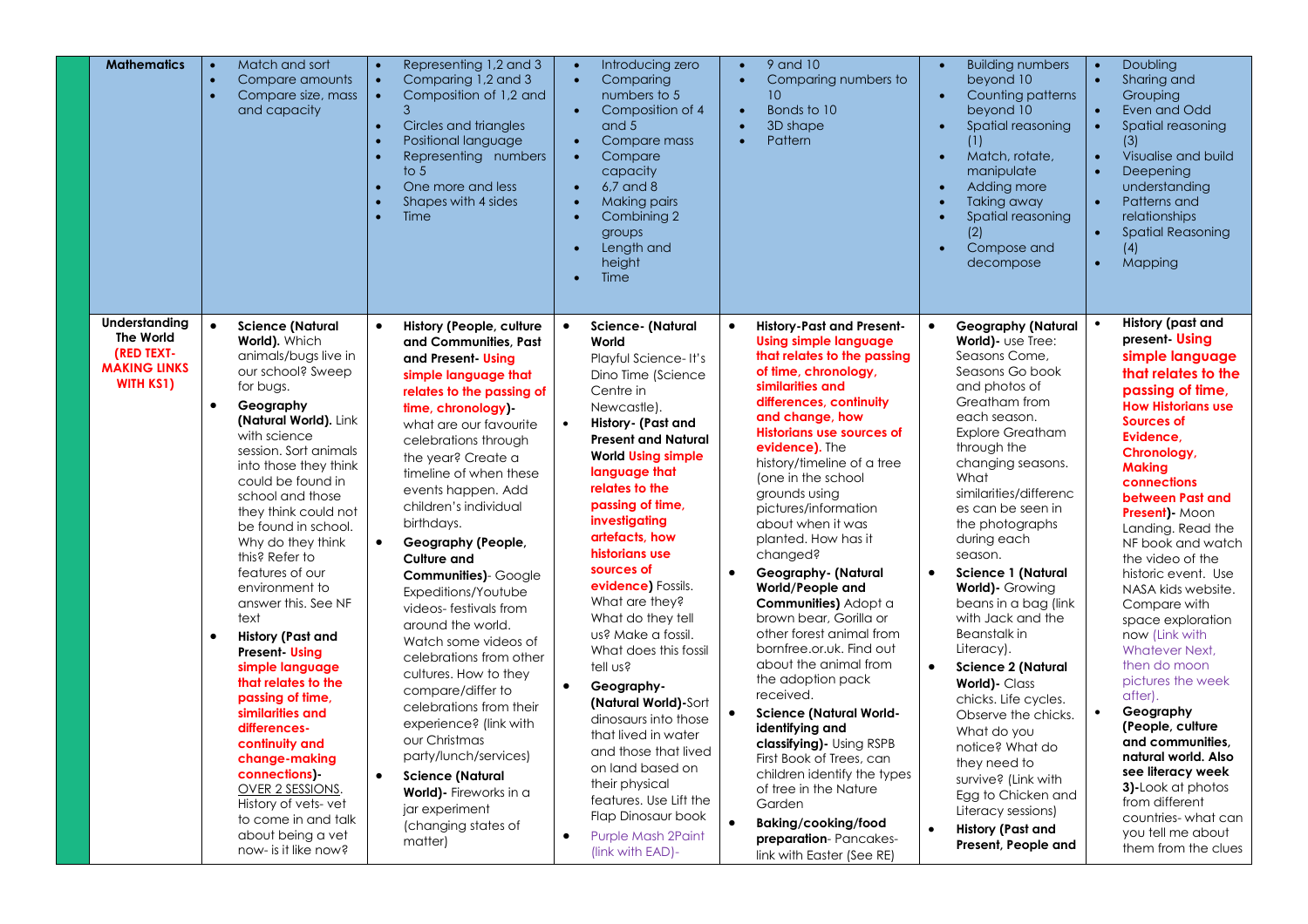|                                     | Compare with<br>James Herriot and<br>what it was like to<br>be a vet then.<br><b>ADDITIONAL RSBP</b><br>$\bullet$<br><b>BIG GARDEN</b><br><b>BIRDWATCHING</b><br><b>EVENT if</b><br>appropriate?<br><b>Purple Mash 2Paint</b><br>$\bullet$<br>(link with EAD)-<br>children to design<br>farm, animal,<br>elephant, frog,<br>spider       | Children will also make<br>$\bullet$<br>Christingle in RE (record<br>in RE book)                                                                                                                                                                                                                                                                                      | children to use to<br>design dinosaurs,<br><b>Chinese lanterns</b>                                                                                                                                                                                                                    | Purple Mash 2Paint (link<br>$\bullet$<br>with EAD)- children to use<br>to design teddies, Three<br>Bears' chairs, Easter Eggs                                                                                                                                                                         | <b>Communities Using</b><br>simple language<br>that relates to the<br>passing of time,<br><b>Chronology, How</b><br><b>Historians use</b><br>Sources of<br>Evidence.<br><b>Similarities and</b><br>Differences,<br><b>Changes in their</b><br><b>Own Lives, Making</b><br><b>Connections</b><br>between Past and<br>Present<br><b>Investigating</b><br><b>Artefacts</b> ) How<br>have I changed-<br>children to bring in<br>photos of<br>themselves from<br>birth to now (in a<br>timeline form) How<br>have they<br>changed? Use A<br>Chair for Baby Bear<br>(Kaye Umansky &<br>Chris Fisher)<br><b>Purple Mash 2Paint</b><br>(link with EAD)-<br>children to use the<br>ICT programme to,<br>a lifecycle/a chick | in the photo? What<br>can you tell me<br>about the people<br>that live there (from<br>the clues in the<br>photos?) Then, look<br>at these countries<br>on a globe. (size of<br>country, location,<br>proximity to water<br>etc-intro to<br>representations on<br>a globe). (Link with<br>Here We Are) <b>PLAN</b><br><b>LIKE READING</b><br><b>COMP SESSION??</b><br><b>INCLUDE PHOTOS</b><br>OF THE PEOPLE THAT<br>LIVE THERE. WHAT<br><b>CAN YOU TELL ME</b><br><b>ABOUT THEM?</b><br><b>Science (Physical</b><br>processes-<br>exploring magnets)<br>- create a 'flying'<br>aeroplane (link with<br>Emma Jane's<br>aeroplane). |
|-------------------------------------|------------------------------------------------------------------------------------------------------------------------------------------------------------------------------------------------------------------------------------------------------------------------------------------------------------------------------------------|-----------------------------------------------------------------------------------------------------------------------------------------------------------------------------------------------------------------------------------------------------------------------------------------------------------------------------------------------------------------------|---------------------------------------------------------------------------------------------------------------------------------------------------------------------------------------------------------------------------------------------------------------------------------------|-------------------------------------------------------------------------------------------------------------------------------------------------------------------------------------------------------------------------------------------------------------------------------------------------------|--------------------------------------------------------------------------------------------------------------------------------------------------------------------------------------------------------------------------------------------------------------------------------------------------------------------------------------------------------------------------------------------------------------------------------------------------------------------------------------------------------------------------------------------------------------------------------------------------------------------------------------------------------------------------------------------------------------------|-----------------------------------------------------------------------------------------------------------------------------------------------------------------------------------------------------------------------------------------------------------------------------------------------------------------------------------------------------------------------------------------------------------------------------------------------------------------------------------------------------------------------------------------------------------------------------------------------------------------------------------|
| <b>Expressive Art</b><br>and Design | Learn and perform<br>nursery rhymes (see<br>C&L<br><b>Art-Look at work of</b><br>$\bullet$<br>Natalie McIntyre.<br>Observational<br>drawings of one of<br>the bugs they have<br>found using her<br>work as inspiration.<br><b>DT</b> - Design and<br>make habitats for<br>the nature garden-<br><b>Bug Hotels (not</b><br>hedgehog house | Learn and perform<br>$\bullet$<br>nursery rhymes (see<br>C&L<br>Baking/cooking/food<br>$\bullet$<br>preparation- Birthday<br>cupcakes.<br><b>Art/DT-</b> Design and<br>$\bullet$<br>make their own<br>wrapping paper-<br>printing. Focus on<br><b>William Morris-</b><br>repeated patterns. USE<br>THE WRAPPING PAPER<br>TO WRAP UP THEIR<br><b>CHRISTMAS GIFTS??</b> | Learn and perform<br>nursery rhymes (see<br>C&L<br><b>Art-Create</b><br>collaborative<br>dinosaur skeletons<br>using sticks<br><b>DT-Create a</b><br>collaborative<br>dinosaur small<br>world/habitat/role<br>play based on NF<br>book<br><b>Baking/cooking/fo</b><br>od preparation- | $\bullet$<br>Learn and perform<br>nursery rhymes (see C&L)<br><b>Art-</b> Tree bark rubbings<br>$\bullet$<br>$\bullet$<br><b>DT</b> Make a mini wildlife<br>pond for the Nature<br>Garden<br>Hand print bears<br>$\bullet$<br>(Mother's Day cards-<br><b>Mummy Bear)</b><br>Easter cards<br>$\bullet$ | Learn and perform<br>nursery rhymes (see<br>C&L<br><b>Baking/cooking/fo</b><br>od preparation (link<br>with science-<br>changing states)-<br>Ice Iollies using fruit<br>juice.<br><b>Art-</b> Colour mixing-<br>$\bullet$<br>changing colours.<br><b>DT</b> -Make a twig<br>plant pot (to<br>transfer the beans<br>in bags into!)                                                                                                                                                                                                                                                                                                                                                                                  | Learn and perform<br>nursery rhymes (see<br>C&L<br>Art-chalk moon<br>pictures. (Link with<br><b>Whatever Next)</b><br>DT- papier-mâché<br>planets (Link with<br>Emma Jane's<br>Aeroplane)<br>Baking/cooking/fo<br>od preparation-<br><b>Cheesy Star</b><br>biscuits-see<br>Usborne recipe                                                                                                                                                                                                                                                                                                                                         |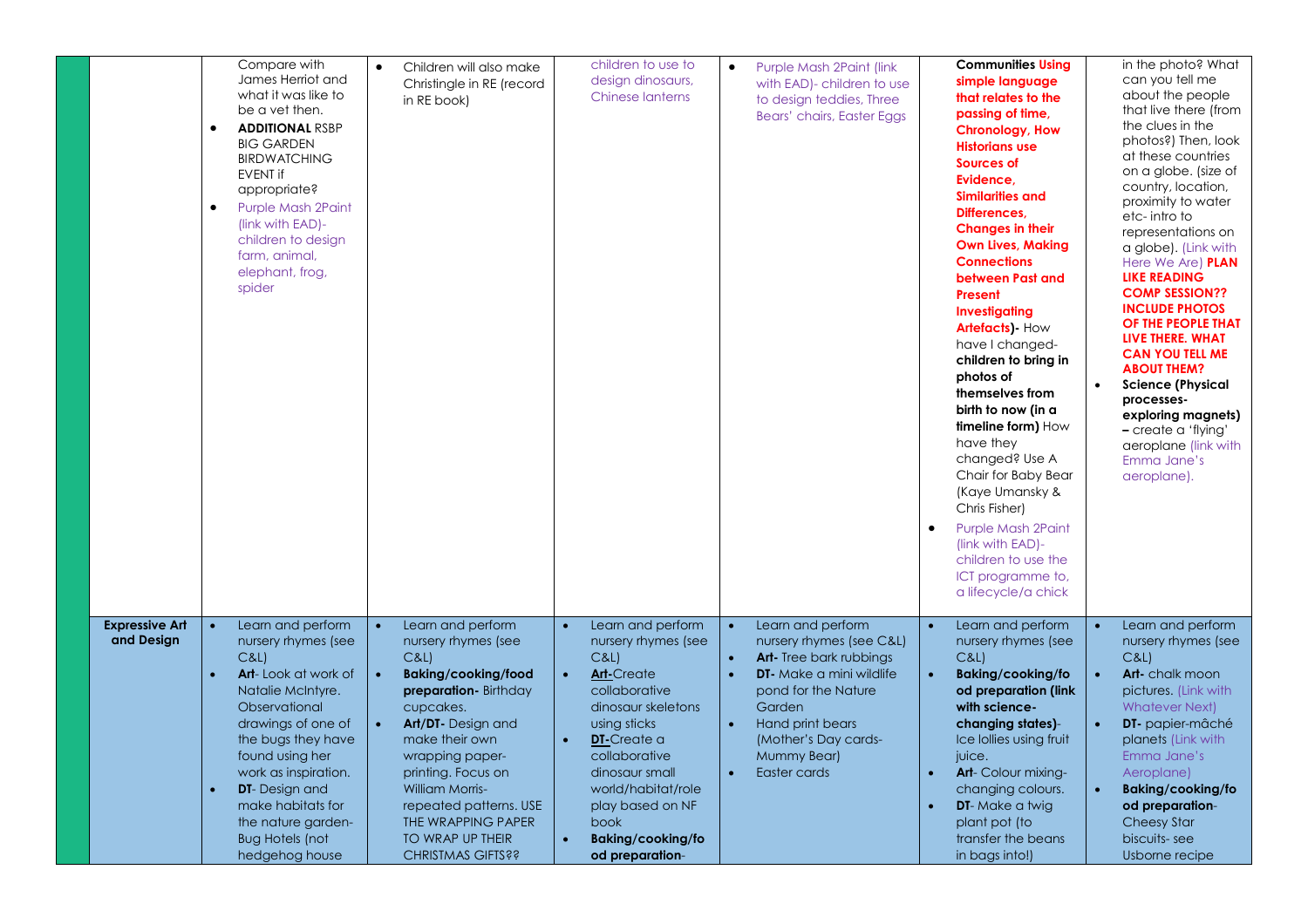|                               | as we do this next<br>year!). Link with<br>Geography.<br>Baking/cooking/fo<br>od preparation-<br>Bear toast.<br><b>Make Cauliflower</b><br>card. | (making a piece of<br>wrapping paper for a<br>functional use-DT link).<br>Christmas gift.<br>Christmas card.<br>Calendar and<br>Christmas hats.<br>Children will also make<br>Christingle in RE (record<br>in RE book) | fossil biscuits<br>(stamping dino<br>shapes into dough).                                                         |                                                                                         |                                    | book. (Link with<br>Here We Are)                                                                      |
|-------------------------------|--------------------------------------------------------------------------------------------------------------------------------------------------|------------------------------------------------------------------------------------------------------------------------------------------------------------------------------------------------------------------------|------------------------------------------------------------------------------------------------------------------|-----------------------------------------------------------------------------------------|------------------------------------|-------------------------------------------------------------------------------------------------------|
| Religious<br><b>Education</b> | Let's Find Out<br>About Special<br>Times From Different<br>Cultures.                                                                             | Let's Find Out About<br>$\bullet$<br>Special Times From<br>Different Cultures.<br>Let's Find Out About<br>$\bullet$<br><b>How Christians</b><br>Celebrate Christmas?                                                   | Let's Find Out How<br>$\bullet$<br>The Bible Is A<br>Special Book.<br>Let's Find Out<br>About Special<br>People. | Let's Hear Some Stories<br>$\bullet$<br>Jesus Heard.<br>Let's Find Out About<br>Easter. | Let's Find Out<br>About Friendship | Let's Find Out<br>$\bullet$<br>About Special<br>Places-The Church.<br>Let's Find Out<br>About Prayer. |

|                |                                 | Autumn 1                                                                                                 | Autumn 2                                                                                                                                                                | Spring 1                                                                                                 | Spring 2                                                                                                   | Summer                                                                                                                                                                          | Summer 2                                                                                                                                                                            |
|----------------|---------------------------------|----------------------------------------------------------------------------------------------------------|-------------------------------------------------------------------------------------------------------------------------------------------------------------------------|----------------------------------------------------------------------------------------------------------|------------------------------------------------------------------------------------------------------------|---------------------------------------------------------------------------------------------------------------------------------------------------------------------------------|-------------------------------------------------------------------------------------------------------------------------------------------------------------------------------------|
|                |                                 | <b>Autumn All Around Us</b>                                                                              | It's Cold Outside                                                                                                                                                       | It's a Kind of Magic                                                                                     | Once Upon a Time                                                                                           | <b>Coast to Coast</b>                                                                                                                                                           | What a Wonderful<br>World!                                                                                                                                                          |
|                |                                 |                                                                                                          |                                                                                                                                                                         |                                                                                                          |                                                                                                            |                                                                                                                                                                                 |                                                                                                                                                                                     |
|                | <b>Experiences</b>              | Enter the annual<br>scarecrow<br>competition.<br><b>Harvest Festival in</b><br>Church                    | Saltholme<br>$\bullet$<br>Christmas/Winter<br>experience at<br>the end of the<br>topic?<br>Christmas/Christin<br>gle service in<br>Church<br>Christmas party-<br>see RE | Link with<br>Cinderella's<br>coach- how has<br>transport<br>changed? Trip to<br>the Transport<br>museum. | Salt Holme Pond Dipping trip<br>$\bullet$<br>(half day session??)<br>Easter Service in Church<br>$\bullet$ | Visit to Playology<br>$\bullet$<br>Beach School at<br>Seaham marina<br>(See<br>Geography).<br><b>Greatham Feast-</b><br>service in church<br>for St John and<br>village parade. | <b>Bear Hunt around</b><br>Greatham<br>Country of the<br>World Day<br><b>Class Butterflies</b><br>(Insect Lore)<br>Graduation<br>Ceremony<br>Sport's Day<br><b>Leavers Services</b> |
| Curriculum Map | <b>Global Community</b>         | Harvest in other<br>countries-food in<br>other countries<br>see RE link with<br>charities harvest<br>etc | Northern Lights<br>$\bullet$<br>(see Literacy)                                                                                                                          |                                                                                                          | Bridges to connect<br>$\bullet$<br>communities-see<br>Geography.                                           | Link with pollution<br>$\bullet$<br>(See Geography)                                                                                                                             | See literacy.                                                                                                                                                                       |
|                | <b>Preparing for the Future</b> | Growing/planting<br>veg/<br>harvesting/prepar<br>ing the veg<br>patches for the                          | Making a<br>hedgehog house<br>in preparation for<br>hibernation.                                                                                                        |                                                                                                          | Illustrator as a future career?-<br>see Art.                                                               | Link with<br>$\bullet$<br>pollution-how<br>can we help<br>prevent it to<br>preserve the                                                                                         | See DT.                                                                                                                                                                             |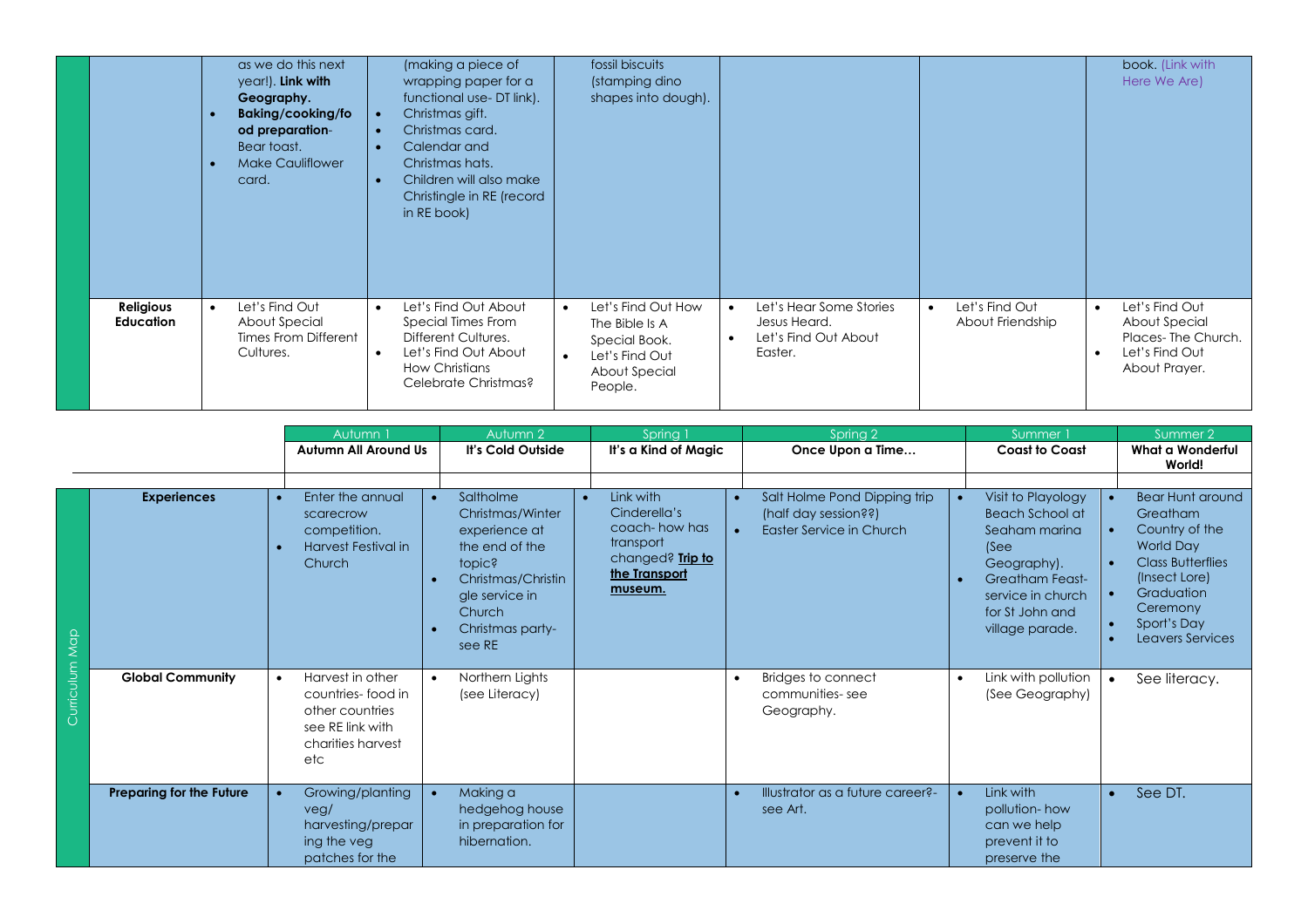|                                                                                                                                                                                       | summer<br>term/later in the<br>year.                                                                                                                                                 |                                                                                                                                                                                                                                                                                                                                                     |                                                                                                                            |                                                                                                                                                                                                                                                                                                                                                                                                                   | planet for future<br>generations?<br>(See Geography)                                                                                                                                                          |                                                                                                                                                                                                                                                                                                                                                                                                                                                    |
|---------------------------------------------------------------------------------------------------------------------------------------------------------------------------------------|--------------------------------------------------------------------------------------------------------------------------------------------------------------------------------------|-----------------------------------------------------------------------------------------------------------------------------------------------------------------------------------------------------------------------------------------------------------------------------------------------------------------------------------------------------|----------------------------------------------------------------------------------------------------------------------------|-------------------------------------------------------------------------------------------------------------------------------------------------------------------------------------------------------------------------------------------------------------------------------------------------------------------------------------------------------------------------------------------------------------------|---------------------------------------------------------------------------------------------------------------------------------------------------------------------------------------------------------------|----------------------------------------------------------------------------------------------------------------------------------------------------------------------------------------------------------------------------------------------------------------------------------------------------------------------------------------------------------------------------------------------------------------------------------------------------|
| <b>PSED</b>                                                                                                                                                                           | I Belong and<br>$\bullet$<br><b>DENTAL</b><br><b>HYGEINE</b>                                                                                                                         | It's Good to<br>$\bullet$<br>Share                                                                                                                                                                                                                                                                                                                  | Super Me<br>$\bullet$                                                                                                      | <b>Fabulous Friends</b><br>$\bullet$                                                                                                                                                                                                                                                                                                                                                                              | The Selfish<br>$\bullet$<br>Little Red<br>Hen                                                                                                                                                                 | My.<br>$\bullet$<br>Marvelous<br>Mind                                                                                                                                                                                                                                                                                                                                                                                                              |
| <b>Communication and</b><br>Language                                                                                                                                                  | <b>Early Talk Boost</b><br>$\bullet$<br>(Nursery)<br>Rain, Rain Go<br>$\bullet$<br>Away<br><b>Doctor Foster</b><br>$\bullet$<br>Dingle, Dangle<br>Scarecrow                          | <b>Class Worship</b><br>Here We Go<br>$\bullet$<br>'Round the<br><b>Mulberry Bush</b><br><b>I Hear Thunder</b><br>$\bullet$<br>I'm a Little<br>$\bullet$<br>Snowman                                                                                                                                                                                 | This is My<br>$\bullet$<br><b>Magic</b><br>Wand<br>Pease<br>Porridge Hot<br><b>Incy Wincy</b><br>Spider                    | <b>Class Worship</b><br>$\bullet$<br><b>Hot Cross Buns (Easter)</b><br>$\bullet$<br>Jack and Jill<br>$\bullet$<br>Little Bo Peep<br>$\bullet$<br><b>Humpty Dumpty</b><br>$\bullet$                                                                                                                                                                                                                                | Row, Row, Row<br>$\bullet$<br><b>Your Boat</b><br>$1, 2, 3, 4, 5$ (Once I<br>Caught a Fish<br>Alive)<br>London Bridge is<br>$\bullet$<br><b>Falling Down</b>                                                  | <b>Class Worship</b><br>The Grand Old<br>Duke of York<br>The Wheels on<br>$\bullet$<br>the Bus<br>Horsey, Horsey<br>$\bullet$ .                                                                                                                                                                                                                                                                                                                    |
| <b>PD</b>                                                                                                                                                                             | Gymnastics-Gym<br>in the Jungle<br>(Reception)<br>Parachute<br><b>Games -Nurserv</b><br>Rhymes (Nursery)                                                                             | Dance-Dance Til<br>$\bullet$<br>You Drop<br>(Reception)<br>Parachute<br>$\bullet$<br>Games-Number<br>Songs (Nursery)                                                                                                                                                                                                                                | Dance-Dinosaur<br>$\bullet$<br>Dance<br>(Reception)<br>Playground<br>$\bullet$<br>Games (Nursery)                          | Games-Best of Balls<br>$\bullet$<br>(Reception)<br>Playground Games (Nursery)<br>$\bullet$                                                                                                                                                                                                                                                                                                                        | Games-<br>$\bullet$<br>Olympics<br>(Reception)<br>Fine Motor<br>$\bullet$<br>Challenges<br>(Nursery)                                                                                                          | Gymnastics-<br>Jumping Jacks<br>(Reception)<br>Fine Motor<br>Challenges<br>(Nursery)                                                                                                                                                                                                                                                                                                                                                               |
| <b>Key Texts</b><br><b>ALSO SEE</b><br><b>BAKING/COOKING/F</b><br><b>OOD PREPARATION</b><br><b>ACTIVITIES FOR</b><br><b>ADDITIONAL NON-</b><br><b>FICTION TEXTS</b><br>(RECIPE BOOKS) | The Little Red Hen<br>$\bullet$<br>(Literacy)<br>The Scarecrows'<br>Wedding<br>(Literacy)<br><b>Non-Fiction</b><br>Awesome<br>Autumn (Literacy<br>and Adult Led-<br>History and Art) | The Magic Sky<br>$\bullet$<br>(Literacy)<br>Out and About:<br>$\bullet$<br>A First Book of<br>Poems by Shirley<br>Hughes (Literacy)<br>One Snowy Night<br>(Literacy)<br>The Snowman<br>(Literacy)<br><b>Non-Fiction</b><br>Secrets of Winter.<br>A shine-a-light<br><b>Book by Carron</b><br>Brown and<br>Georgina Tee<br>(Adult led-<br>Geography) | Room on the<br>$\bullet$<br><b>Broom (Literacy)</b><br>The Magic<br>Porridge Pot<br>(Literacy)<br>Cinderella<br>(Literacy) | The Gingerbread Man<br>$\bullet$<br>(Literacy)<br>The Three Billy Goats Gruff<br>$\bullet$<br>(Literacy)<br>Each Peach Pear Plum<br>$\bullet$<br>(Literacy)<br><b>Non-Fiction</b><br>A Book of Bridges. Here to<br>There and Me to You (Cheryl<br>Keely) (Geography and DT)<br>Illustrators Annual 2020 by<br>$\bullet$<br>Bologna Children's Book Fair<br>(Art)<br>101 Things for Kids to Do<br>Outside (see DT) | The Lighthouse<br>Keeper's Lunch<br>(Literacy)<br>Somebody<br>Swallowed<br>Stanley (Literacy)<br>The Snail and the<br>Whale (Literacy)<br><b>Non-Fiction</b><br>gracedarling.co.<br>$\bullet$<br>uk (History) | We're Going on<br>a Bear Hunt<br>(Literacy)<br>The Very Hungry<br>Caterpillar (Art)<br><b>Non-Fiction</b><br>(Royal<br>$\bullet$<br>Horticultural<br>Society) How<br>Does a Butterfly<br>Grow? (Literacy,<br>History and<br>Science)<br>The World<br>Around Me (fold<br>out book)<br>(Literacy)<br>Collage<br>Workshop for<br>Kids. The Eric<br>Carle Museum by<br>Shannon<br>Merenstein (Art)<br>101 Things for Kids<br>to Do Outside<br>(see DT) |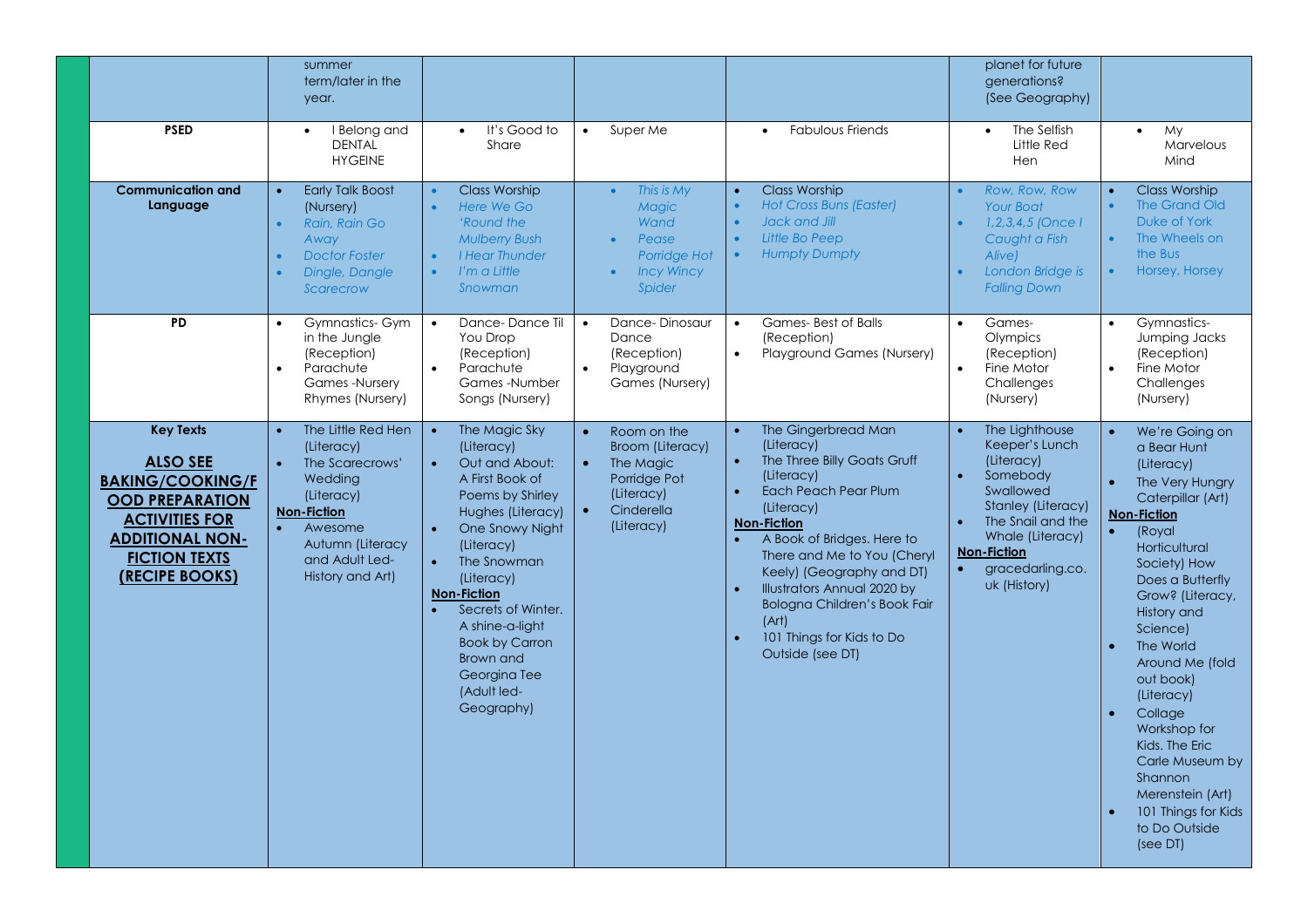| Literacy | $\bullet$ | The Little Red                                                                                                                                                                                                                                                                                                                                                                                                                                                                                                                                                                                                                                                                                                      | $\bullet$ | The Magic Sky/                                                                                                                                                                                                                                                                                                                                                                                                                                                                                                                                                                                       | $\bullet$              | Room on the                                                                                                                                                                                                                                                                                                                                                       |                                                                                                      | Learn the stories- activities might                                                                                                                                                                                                                                                                                                                                                                                                                                                                                                           | $\bullet$              | The Lighthouse                                                                                                                                                                                                                                                                                                                                                                                                                                                            | We're Going on a                                                                                                                                                                                                                                                                                                                                                                                                                                                                                                                                            |
|----------|-----------|---------------------------------------------------------------------------------------------------------------------------------------------------------------------------------------------------------------------------------------------------------------------------------------------------------------------------------------------------------------------------------------------------------------------------------------------------------------------------------------------------------------------------------------------------------------------------------------------------------------------------------------------------------------------------------------------------------------------|-----------|------------------------------------------------------------------------------------------------------------------------------------------------------------------------------------------------------------------------------------------------------------------------------------------------------------------------------------------------------------------------------------------------------------------------------------------------------------------------------------------------------------------------------------------------------------------------------------------------------|------------------------|-------------------------------------------------------------------------------------------------------------------------------------------------------------------------------------------------------------------------------------------------------------------------------------------------------------------------------------------------------------------|------------------------------------------------------------------------------------------------------|-----------------------------------------------------------------------------------------------------------------------------------------------------------------------------------------------------------------------------------------------------------------------------------------------------------------------------------------------------------------------------------------------------------------------------------------------------------------------------------------------------------------------------------------------|------------------------|---------------------------------------------------------------------------------------------------------------------------------------------------------------------------------------------------------------------------------------------------------------------------------------------------------------------------------------------------------------------------------------------------------------------------------------------------------------------------|-------------------------------------------------------------------------------------------------------------------------------------------------------------------------------------------------------------------------------------------------------------------------------------------------------------------------------------------------------------------------------------------------------------------------------------------------------------------------------------------------------------------------------------------------------------|
|          |           | Hen- initial                                                                                                                                                                                                                                                                                                                                                                                                                                                                                                                                                                                                                                                                                                        |           | Out and About: A                                                                                                                                                                                                                                                                                                                                                                                                                                                                                                                                                                                     |                        | <b>Broom-</b> create a                                                                                                                                                                                                                                                                                                                                            |                                                                                                      | include:                                                                                                                                                                                                                                                                                                                                                                                                                                                                                                                                      |                        | Keeper's Lunch-                                                                                                                                                                                                                                                                                                                                                                                                                                                           | Bear Hunt-Re-                                                                                                                                                                                                                                                                                                                                                                                                                                                                                                                                               |
|          | $\bullet$ | sounds, cvc<br>words including<br>phoneme frames.<br>Add labels to the<br>illustrations/chara<br>cters (phoneme<br>frames to support<br>when<br>necessary/orally<br>blending and<br>segmenting the<br>cvc words where<br>necessary).<br>Awesome<br>Autumn- 1st<br>week-cvc labels<br>on diagrams.<br>Then, introduction<br>to lists- make a list<br>of the signs of<br>Autumn we might<br>find in the garden<br>and then use the<br>list for $\alpha$<br>scavenger hunt<br>(phoneme frames<br>to support where<br>necessary).<br>The Scarecrows'<br>Wedding-lists-<br>reading and<br>writing lists using<br>phoneme frames<br>to support where<br>necessary.<br>Practise crossing<br>off the list what<br>you have. | $\bullet$ | <b>First Book of</b><br>Poems - Intro to<br>labelling using<br>adjective and<br>noun with finger<br>space to<br>separate.<br>Children to then<br>create a free<br>verse poem as a<br>class (using each<br>adjective and<br>noun).<br>One Snowy<br><b>Night-Lists</b><br>containing an<br>adjective and a<br>noun.<br>Introduction to<br>captions-<br>describe where<br>the list told you to<br>put the animal<br>from the story.<br>The Snowman-<br>Learning the<br>story.<br>Introduction to<br>beginning middle<br>and end.<br>Introduction to<br>simple caption<br>for each part of<br>the story. | $\bullet$<br>$\bullet$ | diagram with<br>captions for a<br>broomstick they<br>have made.<br><b>The Magic</b><br>Porridge Pot-<br>create a 'recipe<br>book,' using<br>captions, to<br>make porridge.<br>Cinderella-write<br>a text message<br>to Cinderella<br>about different<br>modes of<br>transport she<br>might use instead<br>of her pumpkin<br>carriage (link with<br>History trip). | $\bullet$<br>$\bullet$<br>$\bullet$<br>$\bullet$<br>$\bullet$<br>$\bullet$<br>$\bullet$<br>$\bullet$ | sequence the stories<br>sort<br>characters/events/descriptio<br>ns<br>match characters to<br>events/descriptions/settings/<br>objects<br>hot seating characters<br>illustrations from the story-<br>think/say/feel/what happens<br>next?<br>story planning-<br>beginning/middle/end<br>create scenes from the story<br>In order to lead to lead to:<br>speech bubbles for<br>characters<br>write sentences/captions<br>about images from the story<br>rewrite story (simple- one<br>caption for beginning, one<br>for middle and one for end) | $\bullet$<br>$\bullet$ | Children to<br>create pulley<br>system and lunch<br>for the<br>Lighthouse<br>Keeper (in Safari<br>Hut) and<br>transport. Write<br>about what you<br>did.<br>Somebody<br>Swallowed<br><b>Stanley-Link with</b><br>Geography trip.<br>Create a fact file<br>about what you<br>learnt.<br>The Snail and the<br>Whale-write a<br>giant message to<br>the whale on the<br>yard in chalk.<br>Write signs to<br>hang round the<br>school to warn<br>others to save<br>the whale! | enact by going<br>on a 'bear hunt'<br>around<br>Greatham. Take<br>photos and use<br>to write a<br>recount. (link with<br>Geog)<br><b>The World Around</b><br>Me (fold out<br>book)- Pick one<br>place from the<br>book as a group<br>children spend<br>the afternoon<br>'there' eating the<br>food, doing<br>activities related<br>to the place.<br>Create a<br>postcard from<br>the day. (Link<br>with Geog)<br>(Royal<br><b>Horticultural</b><br>Society) How<br>Does a Butterfly<br>Grow? Diary of<br>butterflies (record<br>facts they have<br>learnt). |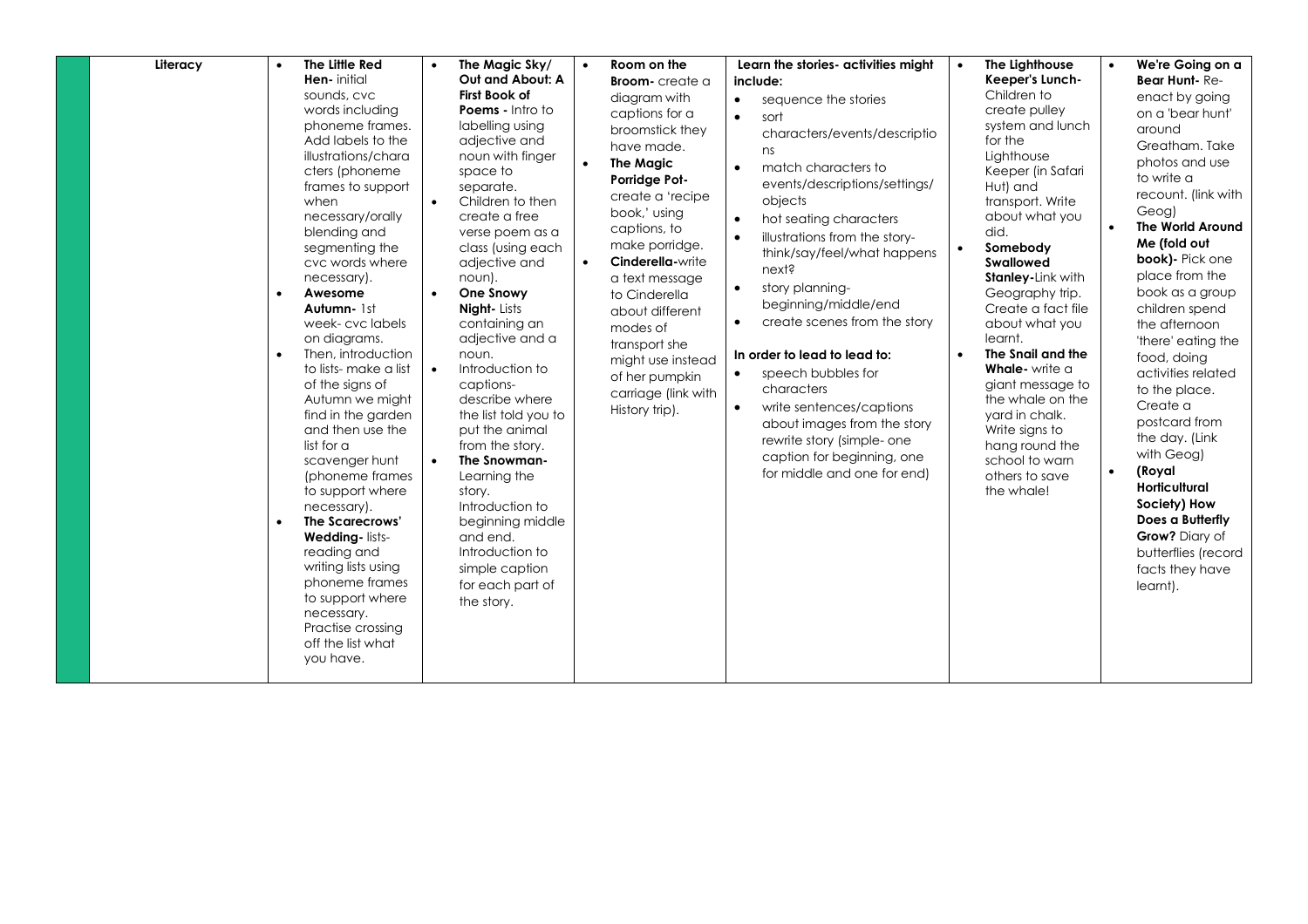| <b>Mathematics</b>                                                                    | Representing 1,2<br>Match and sort<br>$\bullet$<br>$\bullet$<br>and 3<br>$\bullet$<br>Compare<br>amounts<br>$\bullet$<br>Comparing 1,2<br>Compare size,<br>and 3<br>mass and<br>Composition of<br>$\bullet$<br>$1.2$ and $3$<br>capacity<br>Circles and<br>$\bullet$<br>triangles<br>Positional<br>$\bullet$<br>language<br>Representing<br>$\bullet$<br>numbers to 5<br>One more and<br>$\bullet$<br>less<br>Shapes with 4<br>$\bullet$<br>sides<br>Time<br>$\bullet$                                                                                                                                                                                                                                                                                                                                                                                                                                                                                                                                                                                                                                                                                                    | Introducing<br>$\bullet$<br>zero<br>Comparing<br>$\bullet$<br>numbers to 5<br>Composition of<br>$\bullet$<br>$4$ and $5$<br>Compare mass<br>$\bullet$<br>Compare<br>$\bullet$<br>capacity<br>6,7 and 8<br>$\bullet$<br>Making pairs<br>Combining 2<br>$\bullet$<br>groups<br>Length and<br>$\bullet$<br>height<br>Time<br>$\bullet$                                                                                                                                                                                                                     | 9 and 10<br>$\bullet$<br>Comparing numbers to<br>10<br>Bonds to 10<br>3D shape<br>$\bullet$<br>Pattern                                                                                                                                                                                                                                                                                                                                                                                                                                                                                                                                                                                                                                                                                                                                                                                                             | <b>Building</b><br>$\bullet$<br>numbers<br>beyond 10<br>Counting<br>$\bullet$<br>patterns<br>beyond 10<br>Spatial<br>$\bullet$<br>reasoning<br>(1)<br>Match,<br>$\bullet$<br>rotate,<br>manipulate<br>Adding<br>$\bullet$<br>more<br>Taking away<br>Spatial<br>reasoning<br>(2)<br>Compose<br>$\bullet$<br>and<br>decompose                                                                                                                                                                                                                                         | Doubling<br>$\bullet$<br>$\bullet$<br>Sharing and<br>Grouping<br>Even and Odd<br>$\bullet$<br>$\bullet$<br>Spatial reasoning<br>(3)<br>Visualise and<br>$\bullet$<br>build<br>Deepening<br>$\bullet$<br>understanding<br>Patterns and<br>$\bullet$<br>relationships<br>$\bullet$<br>Spatial<br>Reasoning (4)<br>$\bullet$<br>Mapping                                                                                                                                                                                                                        |
|---------------------------------------------------------------------------------------|---------------------------------------------------------------------------------------------------------------------------------------------------------------------------------------------------------------------------------------------------------------------------------------------------------------------------------------------------------------------------------------------------------------------------------------------------------------------------------------------------------------------------------------------------------------------------------------------------------------------------------------------------------------------------------------------------------------------------------------------------------------------------------------------------------------------------------------------------------------------------------------------------------------------------------------------------------------------------------------------------------------------------------------------------------------------------------------------------------------------------------------------------------------------------|---------------------------------------------------------------------------------------------------------------------------------------------------------------------------------------------------------------------------------------------------------------------------------------------------------------------------------------------------------------------------------------------------------------------------------------------------------------------------------------------------------------------------------------------------------|--------------------------------------------------------------------------------------------------------------------------------------------------------------------------------------------------------------------------------------------------------------------------------------------------------------------------------------------------------------------------------------------------------------------------------------------------------------------------------------------------------------------------------------------------------------------------------------------------------------------------------------------------------------------------------------------------------------------------------------------------------------------------------------------------------------------------------------------------------------------------------------------------------------------|---------------------------------------------------------------------------------------------------------------------------------------------------------------------------------------------------------------------------------------------------------------------------------------------------------------------------------------------------------------------------------------------------------------------------------------------------------------------------------------------------------------------------------------------------------------------|-------------------------------------------------------------------------------------------------------------------------------------------------------------------------------------------------------------------------------------------------------------------------------------------------------------------------------------------------------------------------------------------------------------------------------------------------------------------------------------------------------------------------------------------------------------|
| <b>Understanding the World</b><br><b>(RED TEXT- MAKING LINKS)</b><br><b>WITH KS1)</b> | $\bullet$<br>History (Past and<br>$\bullet$<br><b>Science (Physical</b><br>Present- also link<br>Processes)-Ice<br>with Natural World<br>melting-freeing<br>Chronology,<br>the animals from<br>identifying<br>the ice.<br>changes in their<br>$\bullet$<br>Geography<br>own lives, using<br>(Natural world-<br>simple language<br>weather)- What<br>that relates to the<br>happens outside<br>passing of time,<br>in winter? What<br>identifying<br>changes between<br>do animals do?<br>past and present,<br>Can we spot any<br>continuity and<br>of these things in<br>change, making<br>our own school<br>connections<br>outdoor<br>between past and<br>environment?<br>present) - link with<br>Use Secrets of<br>Awesome<br>Winter book. Link<br>Autumn book, but<br>with DT<br>do later in the half<br>$\bullet$<br>History (Past and<br>term so changes<br>are more evident.<br><b>Present using</b><br>Look at photos of<br>simple language<br>Greatham in the<br>that relates to the<br>summer. Think<br>passing of time,<br>about signs of<br>identifying<br>Autumn from the<br>changes in their<br>book. Find the<br>own lives,<br>same place as<br>identifying | <b>History (Past and</b><br>Present-<br>identifying<br>similarities and<br>differences.<br>connections<br>between past<br>and present,<br>chronology,<br>using simple<br>language that<br>relates to the<br>passing of time.<br>investigating<br>artefacts, how<br>historians use<br>sources of<br>evidence)-link<br>with Cinderella's<br>coach- how has<br>transport<br>changed? Trip to<br>the Transport<br>museum.<br>Geography<br>$\bullet$<br>(Natural World)-<br>make a<br>'Greatham'<br>potion<br>Science-<br>$\bullet$<br><b>Bubbling Magic</b> | <b>History (Past and Present-</b><br>identify similarities and<br>differences, make<br>connections between past<br>and present, looking closely<br>at images, investigating<br>artefacts, using simple<br>language that relates to the<br>passing of time) Make<br>comparisons between Each<br>Peach Pear Plum and the<br>same/similar items we have<br>today (focus on household<br>items).<br>Geography-explore different<br>$\bullet$<br>types of bridges. What are<br>they for? What do they do?-<br>Link with Three Billy Goats<br>(See DT) Use: A Book of<br>Bridges. Here to There and<br>Me to You (Cheryl Keely)<br>$\bullet$<br>Science- Pond Dipping (trip<br>to Saltholme or make a little<br>pond in our garden at the<br>start of the term and then<br>explore what is in it by the<br>end of the half term/USE THE<br>ONE THE CHN MADE LAST<br>YEAR IN 'IF YOU GO DOWN<br>TO THE WOODS' TOPIC) link | <b>Science (The</b><br>$\bullet$<br>natural world)-<br>Float and sink<br>experiment<br>(Somebody)<br>Swallowed<br>Stanley)<br>History (past and<br>$\bullet$<br>present using<br>simple language<br>that relates to the<br>passing of time,<br>chronology,<br>similarities and<br>differences and<br>make<br>connections<br>between past<br>and present,<br>looking closely at<br><b>images)</b> Who<br>was Grace<br>Darling? What<br>did she do? Why<br>was this<br>important? How<br>was her life<br>different to ours?<br>(Lighthouse<br>Keeper's Lunch<br>link) | Weeks 2/3/4-<br>$\bullet$<br>Science/History<br>(Natural<br>world/life<br>cycles/past and<br>present-using<br>simple language<br>that relates to the<br>passing of time,<br>identifying<br>similarities and<br>differences and<br>consistencies<br>and<br><i>inconsistencies</i><br>and making<br>connections<br>between past<br>and present,<br>investigating<br>artefacts.)<br>Ongoing over<br>two weeks.<br>Make a timeline<br>of the butterflies.<br>Predict how they<br>might change?<br>How have they<br>changed? Look<br>at life cycle<br>figures to |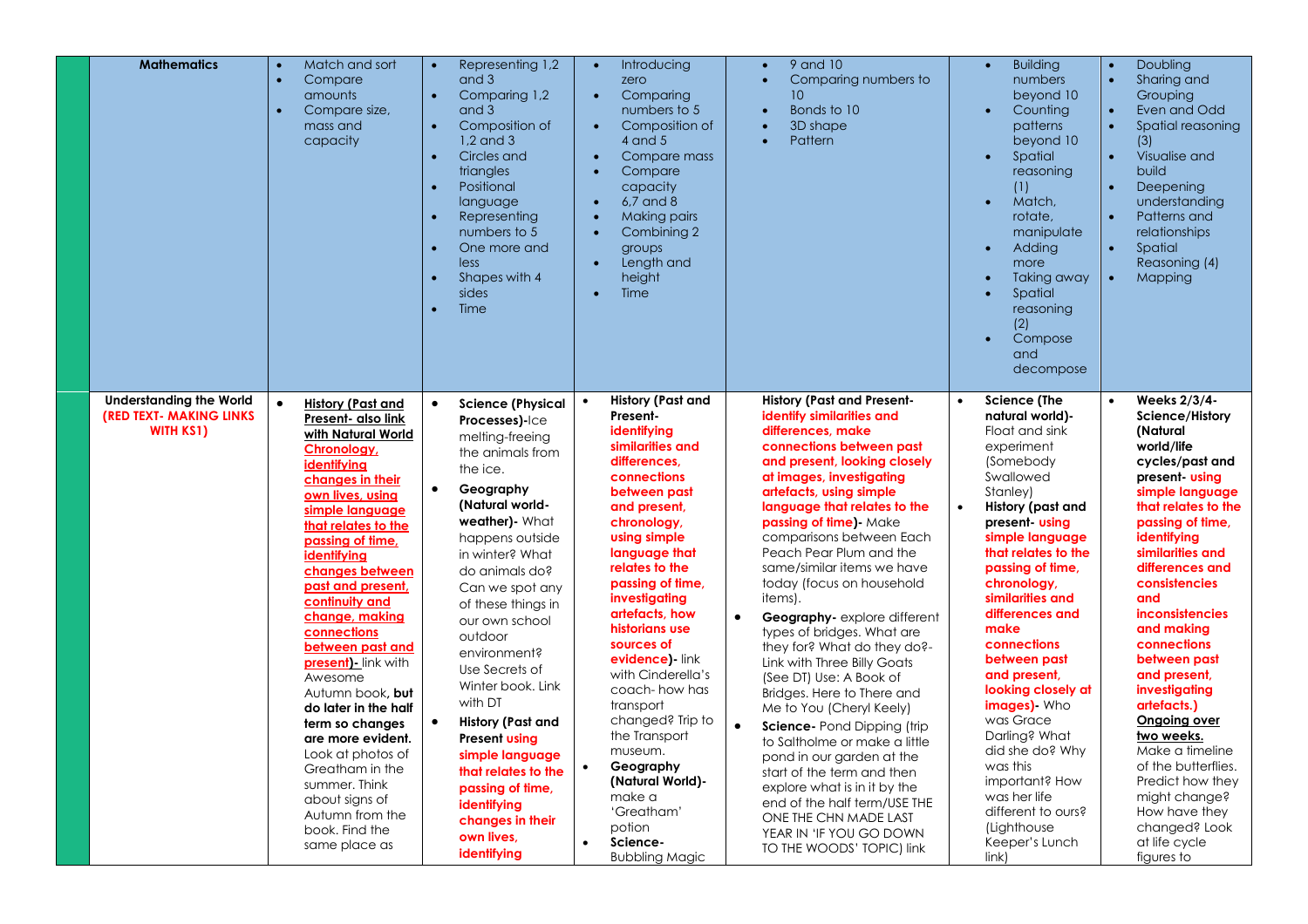|                                  | the photo-how<br>has it changed?<br>Which signs of<br>Autumn can you<br>see?<br><b>Science (Physical</b><br>$\bullet$<br>Processes-<br>waterproof<br>materials)-test<br>hats to find which<br>will keep the<br>scarecrow dry.<br>Geography<br>$\bullet$<br>(Natural<br>World/People and<br>Communities)-<br>work out which<br>area in the<br>garden would be<br>most appropriate<br>for the scarecrow<br>to be places-<br>based on what<br>they learn about<br>the purpose of<br>scarecrows.<br><b>Purple Mash</b><br>$\bullet$<br>2Paint (link with<br>EAD)- children to<br>use the ICT<br>programme to<br>design poppy, a<br>Harvest basket,<br>Diva lamp, | similarities and<br>differences.<br>chronology)-<br>Why do we wear<br>different clothing<br>at different times<br>of year? (From<br>Historical<br>Association)<br>Children will also<br>$\bullet$<br>make Christingle<br>in RE (record in<br>RE book)                                                                    | Potion<br>experiment                                                                                                                                                                                                                                                                                          | with the river (Each Peach<br>Pear Plum)<br>Making pancakes (see RE)<br>$\bullet$<br>Purple Mash 2Paint (link with<br>$\bullet$<br>EAD)- children to use the ICT<br>programme to design<br>gingerbread man, Easter<br>Eggs                                                                                                                                                                                                                                                | Geography- trip<br>$\bullet$<br>to Playology<br>beach school-<br>explore the coast<br>(Link with<br>pollution and<br>Somebody<br>Swallowed<br><b>Stanley in</b><br>Literacy?)                                                                                                                                    | support. Use<br>(Royal<br>Horticultural<br>Society) How<br>Does a Butterfly<br><b>Grow?</b><br>$\bullet$<br>Week 1-<br>Geography<br>(people, cultures<br>and<br>communities.<br>natural world see<br>literacy session<br>week 3 also)-<br>Favourite<br>location in school<br>and then<br>Greatham photo<br>challenge. How<br>many different<br>geographical<br>features does our<br>environment<br>have e.g. places<br>with<br>shade/trees/ope<br>n space etc<br>Create a photo<br>exhibition (Link<br>with going on a<br>Bear Hunt). |
|----------------------------------|--------------------------------------------------------------------------------------------------------------------------------------------------------------------------------------------------------------------------------------------------------------------------------------------------------------------------------------------------------------------------------------------------------------------------------------------------------------------------------------------------------------------------------------------------------------------------------------------------------------------------------------------------------------|--------------------------------------------------------------------------------------------------------------------------------------------------------------------------------------------------------------------------------------------------------------------------------------------------------------------------|---------------------------------------------------------------------------------------------------------------------------------------------------------------------------------------------------------------------------------------------------------------------------------------------------------------|---------------------------------------------------------------------------------------------------------------------------------------------------------------------------------------------------------------------------------------------------------------------------------------------------------------------------------------------------------------------------------------------------------------------------------------------------------------------------|------------------------------------------------------------------------------------------------------------------------------------------------------------------------------------------------------------------------------------------------------------------------------------------------------------------|---------------------------------------------------------------------------------------------------------------------------------------------------------------------------------------------------------------------------------------------------------------------------------------------------------------------------------------------------------------------------------------------------------------------------------------------------------------------------------------------------------------------------------------|
| <b>Expressive Art and Design</b> | Learn and<br>$\bullet$<br>perform nursery<br>rhymes (see C&L)<br><b>Art-Look at the</b><br>work of Georgia<br>O'Keefe (Autumn<br>Leaves). Make<br>leaf prints pictures<br>using the<br>autumnal colours<br>used in her work.<br><b>DT-</b> Design and<br>make a<br>scarecrow.                                                                                                                                                                                                                                                                                                                                                                                | Learn and<br>$\bullet$<br>perform nursery<br>rhymes (see C&L)<br><b>Baking/cooking/f</b><br>$\bullet$<br>ood preparation-<br><b>Banana</b><br>Snowmen<br><b>Art-</b> Create<br>$\bullet$<br>'cold' coloured<br>pictures.<br>DT-Make a<br>$\bullet$<br>hedgehog house<br>for hibernating<br>hedgehogs.<br>Christmas gift. | Learn and<br>perform nursery<br>rhymes (see C&L)<br><b>Art-</b> Magic reveal<br>$\bullet$<br>pictures (wax<br>crayon colour<br>washing.<br>DT- make a<br>$\bullet$<br>Magic Porridge<br>Pot 'pinch pot.'<br><b>Baking/cooking/f</b><br>ood preparation-<br>Fruity magic<br>wands (SEE<br><b>LITERACY ALSO</b> | Learn and perform nursery<br>rhymes (see C&L)<br>Art-Become an illustrator.<br>$\bullet$<br>Look at Illustrators Annual<br>2020 by Bologna Children's<br>Book Fair. Critique the styles.<br>Children select a style they<br>like and then mirror this style<br>to create an illustration.<br><b>DT</b> - design a bridge for the<br>$\bullet$<br>goats-link with Geog-do<br>Geog first, then this!). Look at<br>different styles of bridge: A<br>Book of Bridges. Here to | Learn and<br>$\bullet$<br>perform nursery<br>rhymes (see C&L)<br><b>Art-</b> Water<br>$\bullet$<br>colours. (Snail<br>and the Whale)<br>DT (STEM<br>$\bullet$<br><b>CHALLENGE!)-</b><br>Pulleys (link with<br>The Lighthouse<br>Keeper's Lunch<br>and food<br>preparation<br>activity) Use to<br>transport their | Learn and<br>$\bullet$<br>perform nursery<br>rhymes (see C&L)<br>Week 3-Art-<br>$\bullet$<br>Collage<br><b>Butterflies in the</b><br>style of Eric Carle<br>(see Collage)<br>Workshop for<br>Kids. The Eric<br>Carle Museum by<br>Shannon<br>Merenstein book<br>and The Very                                                                                                                                                                                                                                                          |